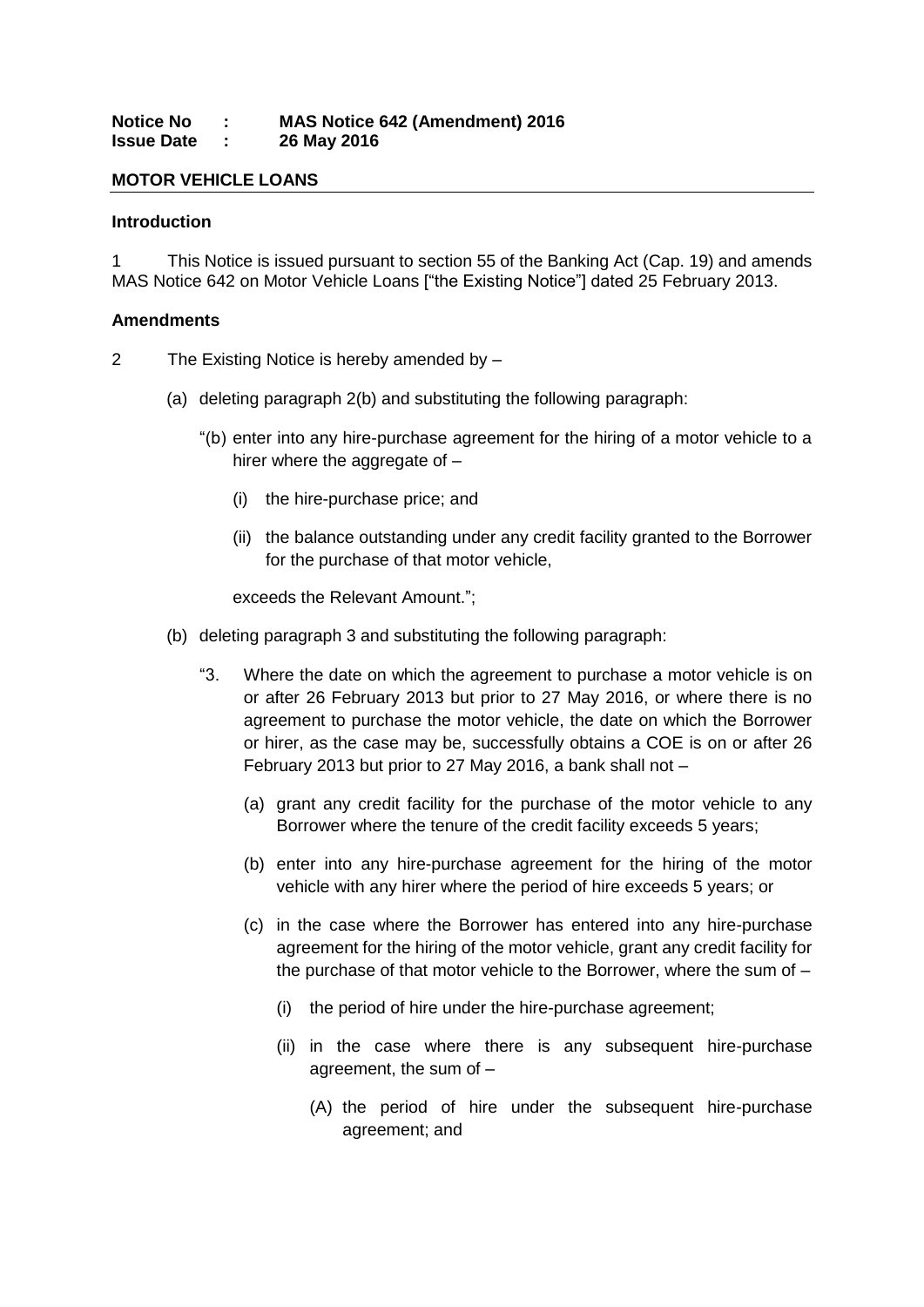- (B) the period between the date the subsequent hire-purchase agreement is entered into and the date the first hire-purchase agreement was entered into for the hiring of the motor vehicle; and
- (iii) the tenure of the credit facility,

exceeds 5 years.";

- (c) inserting immediately after paragraph 3, the following paragraph:
	- "3A. Where the date on which the agreement to purchase a motor vehicle is on or after 27 May 2016, or where there is no agreement to purchase the motor vehicle, the date on which the Borrower or hirer, as the case may be, successfully obtains a COE is on or after 27 May 2016, a bank shall not –
		- (a) grant any credit facility for the purchase of the motor vehicle to any Borrower where the tenure of the credit facility exceeds 7 years;
		- (b) enter into any hire-purchase agreement for the hiring of the motor vehicle with any hirer where the period of hire exceeds 7 years; or
		- (c) in the case where the Borrower has entered into any hire-purchase agreement for the hiring of the motor vehicle, grant any credit facility for the purchase of that motor vehicle to the Borrower, where the sum of –
			- (i) the period of hire under the hire-purchase agreement;
			- (ii) in the case where there is any subsequent hire-purchase agreement, the sum of –
				- (A) the period of hire under the subsequent hire-purchase agreement; and
				- (B) the period between the date the subsequent hire-purchase agreement is entered into and the date the first hire-purchase agreement was entered into for the hiring of the motor vehicle; and
			- (iii) the tenure of the credit facility,

exceeds 7 years.";

- (d) deleting the words "paragraphs 2, 3 and 4" wherever they appear in paragraph 5 and substituting the words "paragraphs 2, 3, 3A and 4";
- (e) deleting paragraph 9(d) and footnote 2;
- (f) deleting paragraph 11 and substituting the following paragraph:
	- "11. A bank may only grant a Re-financing Facility for the purchase of a motor vehicle where the sum of –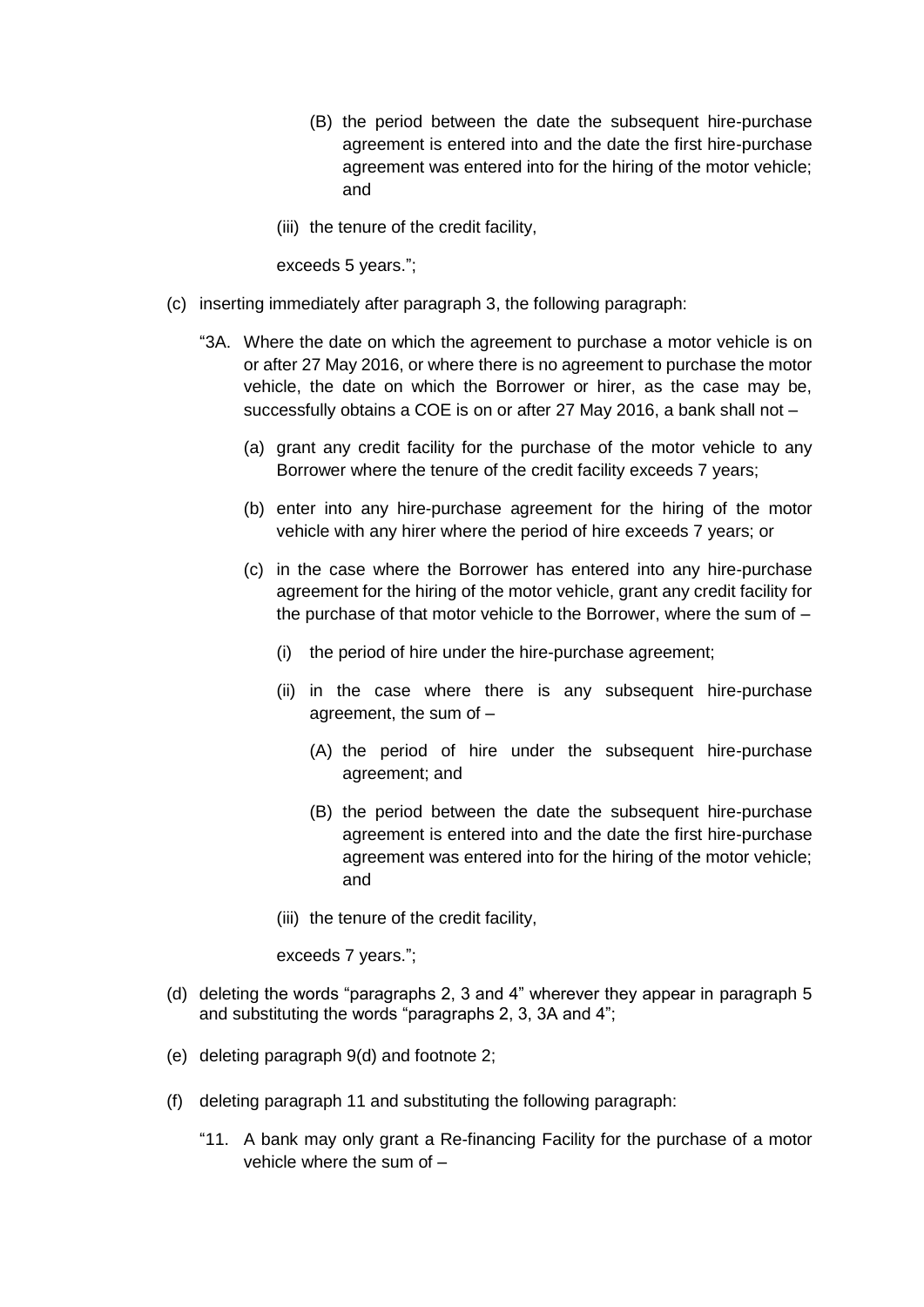- (a) the tenure of the Re-financing Facility;
- (b) the period between the first time monies are disbursed under the Refinancing Facility and the first time monies were disbursed under the first credit facility granted to the Borrower for the purchase of that motor vehicle;
- (c) in the case where the Borrower has entered into any hire-purchase agreement for the hiring of that motor vehicle, the period of hire under the hire-purchase agreement; and
- (d) in the case where there is any subsequent hire-purchase agreement, the sum of –
	- (i) the period of hire under the subsequent hire-purchase agreement; and
	- (ii) the period between the date the subsequent hire-purchase agreement is entered into and the date the first hire-purchase agreement was entered into for the hiring of the motor vehicle,

does not exceed 7 years.";

- (g) inserting immediately after paragraph 11, the following paragraph:
	- "11A. Notwithstanding paragraph 11, where the date on which the agreement to purchase a motor vehicle is before 26 February 2013, or where there is no agreement to purchase a motor vehicle, the date on which the Borrower successfully obtains a COE is before 26 February 2013, a bank may grant a Re-financing Facility for the purchase of the motor vehicle where the tenure of the Re-financing Facility does not exceed the remaining validity period of the COE of that motor vehicle.";
- (h) deleting paragraph 12 and substituting the following paragraph:
	- "12. A bank may only enter into a subsequent hire-purchase agreement for the hiring of a motor vehicle where the sum of –
		- (a) the period of hire under the subsequent hire-purchase agreement; and
		- (b) the period between the date the subsequent hire-purchase agreement is entered into and the date the first hire-purchase agreement was entered into for the hiring of that motor vehicle,

does not exceed 7 years.";

- (i) inserting immediately after paragraph 12, the following paragraph:
	- "12A Notwithstanding paragraph 12, where the date on which the agreement to purchase a motor vehicle is before 26 February 2013, or where there is no agreement to purchase a motor vehicle, the date on which the hirer successfully obtains a COE is before 26 February 2013, a bank may enter into a subsequent hire-purchase agreement for the hiring of the motor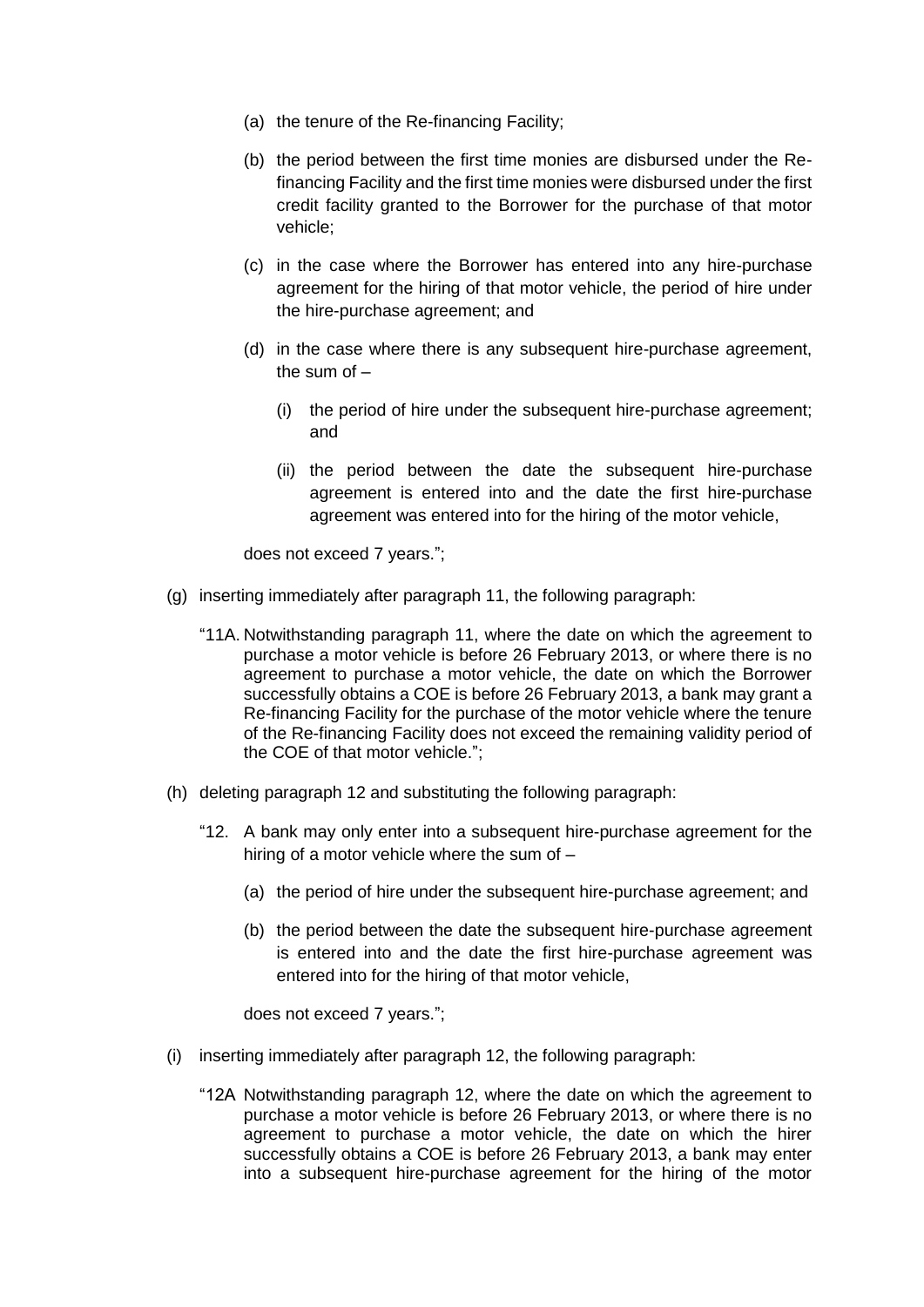vehicle where the period of hire under the subsequent hire-purchase agreement does not exceed the remaining validity period of the COE of that motor vehicle.";

- (i) deleting the word "hire" in paragraph  $13(d)(ii)$  and substituting the word "hiring";
- (k) deleting the word "hire" in paragraph  $13(d)(iii)(C)$  and substituting the word "hiring";
- (l) deleting paragraph 13(d)(iii)(D) and substituting the following paragraph:

"(D) a copy of any of the following:

- (I) a letter certifying payment of claims to the physically disabled person under any severe disability insurance policy taken out with an approved insurer under the ElderShield Scheme;
- (II) a letter certifying payment of claims to the physically disabled person under the Interim Disability Assistance Programme for the Elderly;
- (III) a letter certifying payment of claims to the physically disabled person under the Pioneer Generation Disability Assistance Scheme;
- (IV) a letter from SG Enable granting a car park label which is valid at the time of application for the credit facility for the purchase of, or entering into a hire-purchase agreement for the hiring of, the motor vehicle, to the physically disabled person under the Car Park Label Scheme and a copy of the report by a fully registered medical practitioner which has been submitted to SG Enable, certifying that the physical disability of the person is permanent;
- (V) a medical assessment form completed by a rehabilitation physician practising in the Department of Rehabilitation Medicine at the Tan Tock Seng Hospital, certifying that the physically disabled person is permanently physically disabled but medically fit and functionally able to drive safely, together with a front and back copy of a driving licence of the physically disabled person; or
- (VI) a medical assessment form completed by a fully registered medical practitioner authorised by the Ministry of Health<sup>3</sup> to certify that the physically disabled person is permanently physically disabled and requires maximal or total assistance in the mobility aspect of his activities of daily living, certifying that the physically disabled person is permanently physically disabled and requires maximal or total assistance in the mobility aspect of his activities of daily living;";

<sup>&</sup>lt;sup>3</sup> The list of fully registered medical practitioners authorised by the Ministry of Health for this purpose is available on MAS' website at [<http://www.mas.gov.sg/~/media/MAS/FAQ/Aug%202014%20List%20of%20Appointed%](http://www.mas.gov.sg/~/media/MAS/FAQ/Aug%202014%20List%20of%20Appointed%20Medical%20Assessors.pdf) [20Medical%20Assessors.pdf>](http://www.mas.gov.sg/~/media/MAS/FAQ/Aug%202014%20List%20of%20Appointed%20Medical%20Assessors.pdf).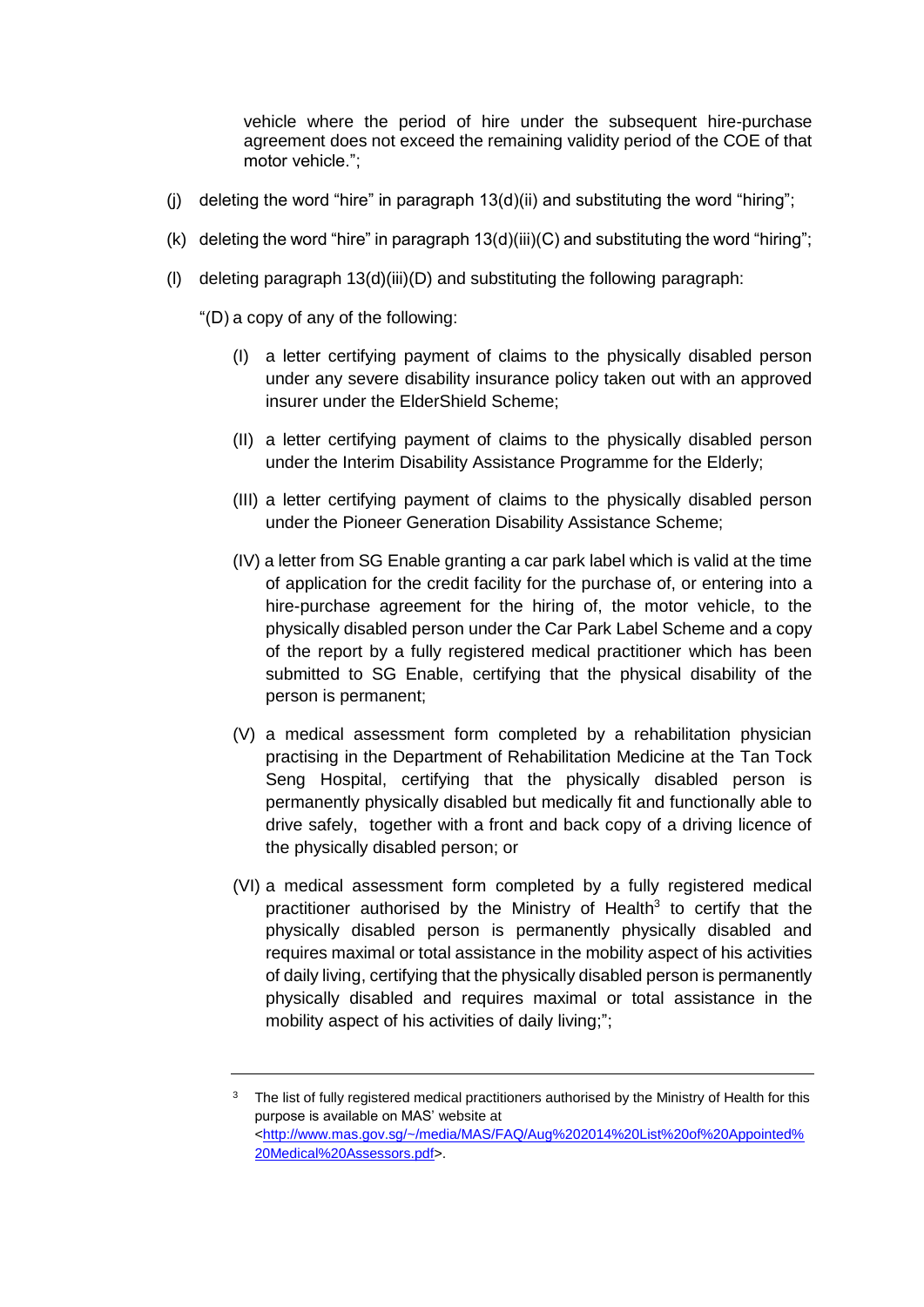- (m) deleting the word "hire" in paragraph 13(e)(ii) and substituting the word "hiring";
- (n) deleting the word "and" at the end of paragraph  $13(e)(iii)(D)$ ;
- (o) deleting paragraph 13(e)(iii)(F) and substituting the following paragraph:
	- "(F) a copy of any of the following:
		- (I) a letter certifying payment of claims to the physically disabled person under any severe disability insurance policy taken out with an approved insurer under the ElderShield Scheme;
		- (II) a letter certifying payment of claims to the physically disabled person under the Interim Disability Assistance Programme for the Elderly;
		- (III) a letter certifying payment of claims to the physically disabled person under the Pioneer Generation Disability Assistance Scheme;
		- (IV) a letter from SG Enable granting a car park label which is valid at the time of application for the credit facility for the purchase of, or entering into a hire-purchase agreement for the hiring of, the motor vehicle, to the physically disabled person under the Car Park Label Scheme and a copy of the report by a fully registered medical practitioner which has been submitted to SG Enable, certifying that the physical disability of the person is permanent;
		- (V) a medical assessment form completed by a rehabilitation physician practising in the Department of Rehabilitation Medicine at the Tan Tock Seng Hospital, certifying that the physically disabled person is permanently physically disabled but medically fit and functionally able to drive safely, together with a front and back copy of a driving licence of the physically disabled person; or
		- (VI) a medical assessment form completed by a fully registered medical practitioner authorised by the Ministry of Health to certify that the physically disabled person is permanently physically disabled and requires maximal or total assistance in the mobility aspect of his activities of daily living, certifying that the physically disabled person is permanently physically disabled and requires maximal or total assistance in the mobility aspect of his activities of daily living;";
- (p) deleting paragraph 13A;
- (q) deleting the words "the Centre for Enabled Living" in paragraph 14(ab) and substituting the words "SG Enable";
- (r) deleting the definition of "physically disabled person" in paragraph 14(gb) and substituting the following definition:

"(gb) "physically disabled person" means any person who –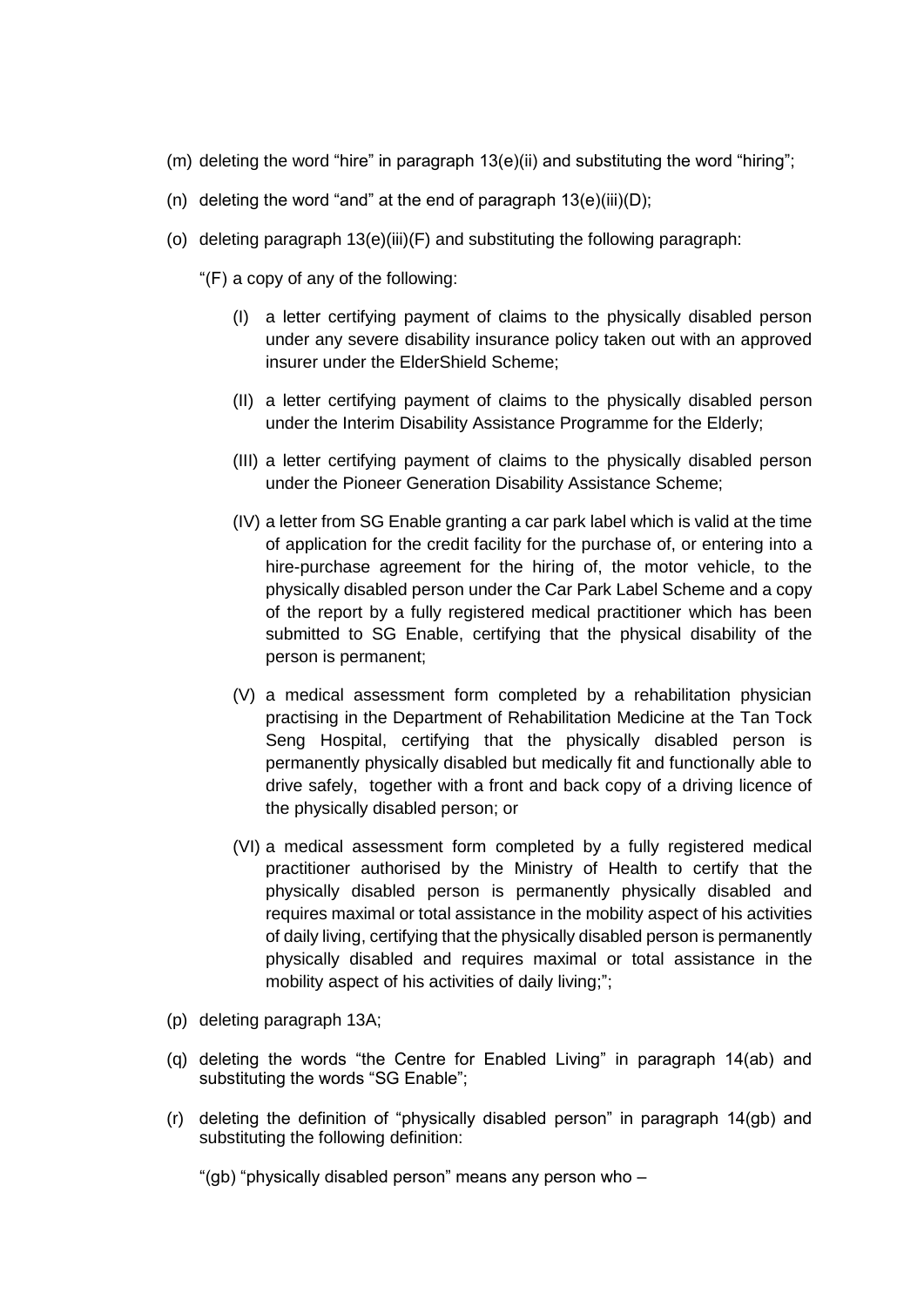- (i) qualifies for the payment of claims under any severe disability insurance policy taken out with an approved insurer under the ElderShield Scheme;
- (ii) qualifies for the payment of claims under the Interim Disability Assistance Programme for the Elderly;
- (iii) qualifies for the payment of claims under the Pioneer Generation Disability Assistance Scheme;
- (iv) holds a car park label under the Car Park Label Scheme administered by SG Enable, and whose disability has been assessed by a fully registered medical practitioner to be permanent;
- (v) is certified by a rehabilitation physician practising in the Department of Rehabilitation Medicine at the Tan Tock Seng Hospital to be permanently physically disabled but medically fit and functionally able to drive safely for the purposes of excluding any credit facility granted to or hire-purchase agreement entered into with a physically disabled person or a caregiver of a physically disabled person under paragraphs 13(d) and (e) respectively; or
- (vi) is certified by a fully registered medical practitioner authorised by the Ministry of Health to certify that the physically disabled person is permanently physically disabled and requires maximal or total assistance in the mobility aspect of his activities of daily living, to be permanently physically disabled and requires maximal or total assistance in the mobility aspect of his activities of daily living;";
- (s) inserting, immediately after paragraph 14(gb), the following paragraph:
	- "(gc) "Pioneer Generation Disability Assistance Scheme" means the government assistance scheme, administered by the Agency for Integrated Care, providing financial help to pioneers with moderate to severe functional disability;";
- (t) deleting paragraph 14(j) and substituting the following paragraph:
	- "(j) "Relevant Amount", in relation to the purchase or hiring of a motor vehicle, as the case may be, under a scenario specified in the second column of the tables below, means LTV% x [purchase price – amount of discount, rebate, or any other benefits offered by the vendor of the motor vehicle or any other person], where "LTV%" is the loan-to-value ratio specified in the first column of the tables:

| LTV% | Scenario                                                                                                                                                                                    |
|------|---------------------------------------------------------------------------------------------------------------------------------------------------------------------------------------------|
| 60%  | In the case of a credit facility granted for the purchase of a motor<br>vehicle or a hire-purchase agreement entered into for the hiring of a<br>motor vehicle, as the case may be, where - |
|      | (a) the OMV is $$20,000$ or less;                                                                                                                                                           |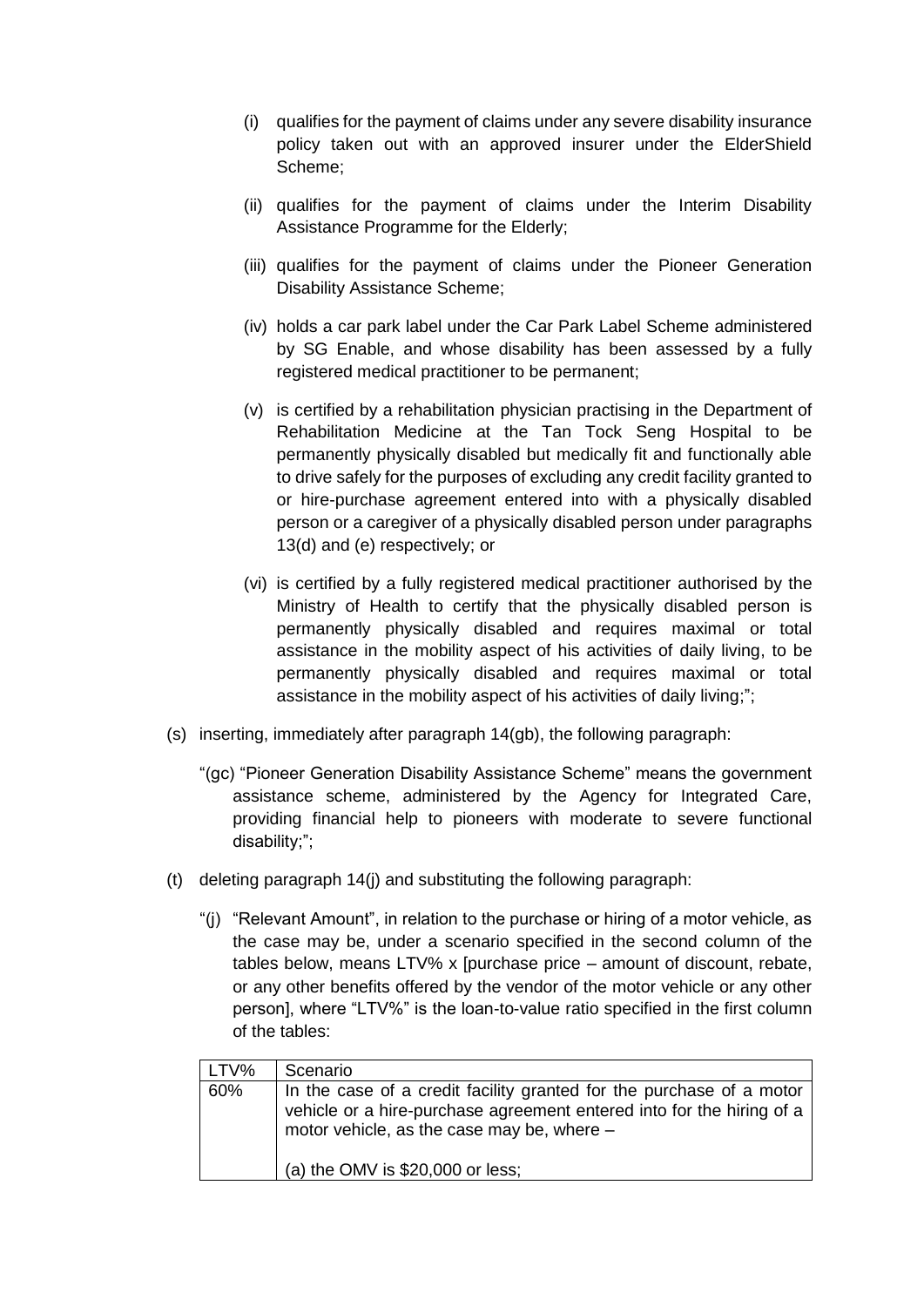|     | (b) the date on which the agreement to purchase the motor vehicle<br>is on or after 26 February 2013 but prior to 27 May 2016, or where<br>there is no agreement to purchase the motor vehicle, the date on<br>which the Borrower or hirer, as the case may be, successfully<br>obtains a COE is on or after 26 February 2013 but prior to 27 May<br>2016; and |
|-----|----------------------------------------------------------------------------------------------------------------------------------------------------------------------------------------------------------------------------------------------------------------------------------------------------------------------------------------------------------------|
|     | the motor vehicle has not been registered before with the<br>(c)<br>Registrar under section 10 of the Road Traffic Act (Cap. 276).                                                                                                                                                                                                                             |
| 50% | In the case of a credit facility granted for the purchase of a motor<br>vehicle or a hire-purchase agreement entered into for the hiring of a<br>motor vehicle, as the case may be, where -                                                                                                                                                                    |
|     | (a) the OMV is more than $$20,000;$                                                                                                                                                                                                                                                                                                                            |
|     | (b) the date on which the agreement to purchase the motor vehicle<br>is on or after 26 February 2013 but prior to 27 May 2016, or where<br>there is no agreement to purchase the motor vehicle, the date on<br>which the Borrower or hirer, as the case may be, successfully<br>obtains a COE is on or after 26 February 2013 but prior to 27 May<br>2016; and |
|     | the motor vehicle has not been registered before with the<br>(c)<br>Registrar under section 10 of the Road Traffic Act (Cap. 276).                                                                                                                                                                                                                             |
| 70% | In the case of a credit facility granted for the purchase of a motor<br>vehicle or a hire-purchase agreement entered into for the hiring of a<br>motor vehicle, as the case may be, where -                                                                                                                                                                    |
|     | (a) the OMV is $$20,000$ or less;                                                                                                                                                                                                                                                                                                                              |
|     | (b) the date on which the agreement to purchase the motor vehicle<br>is on or after 27 May 2016, or where there is no agreement to<br>purchase the motor vehicle, the date on which the Borrower or<br>hirer, as the case may be, successfully obtains a COE is on or<br>after 27 May 2016; and                                                                |
|     | (c) the motor vehicle has not been registered before with the<br>Registrar under section 10 of the Road Traffic Act (Cap. 276).                                                                                                                                                                                                                                |
| 60% | In the case of a credit facility granted for the purchase of a motor<br>vehicle or a hire-purchase agreement entered into for the hiring of a<br>motor vehicle, as the case may be, where -                                                                                                                                                                    |
|     | (a) the OMV is more than $$20,000;$                                                                                                                                                                                                                                                                                                                            |
|     | (b) the date on which the agreement to purchase the motor vehicle<br>is on or after 27 May 2016, or where there is no agreement to<br>purchase the motor vehicle, the date on which the Borrower or<br>hirer, as the case may be, successfully obtains a COE is on or<br>after 27 May 2016; and                                                                |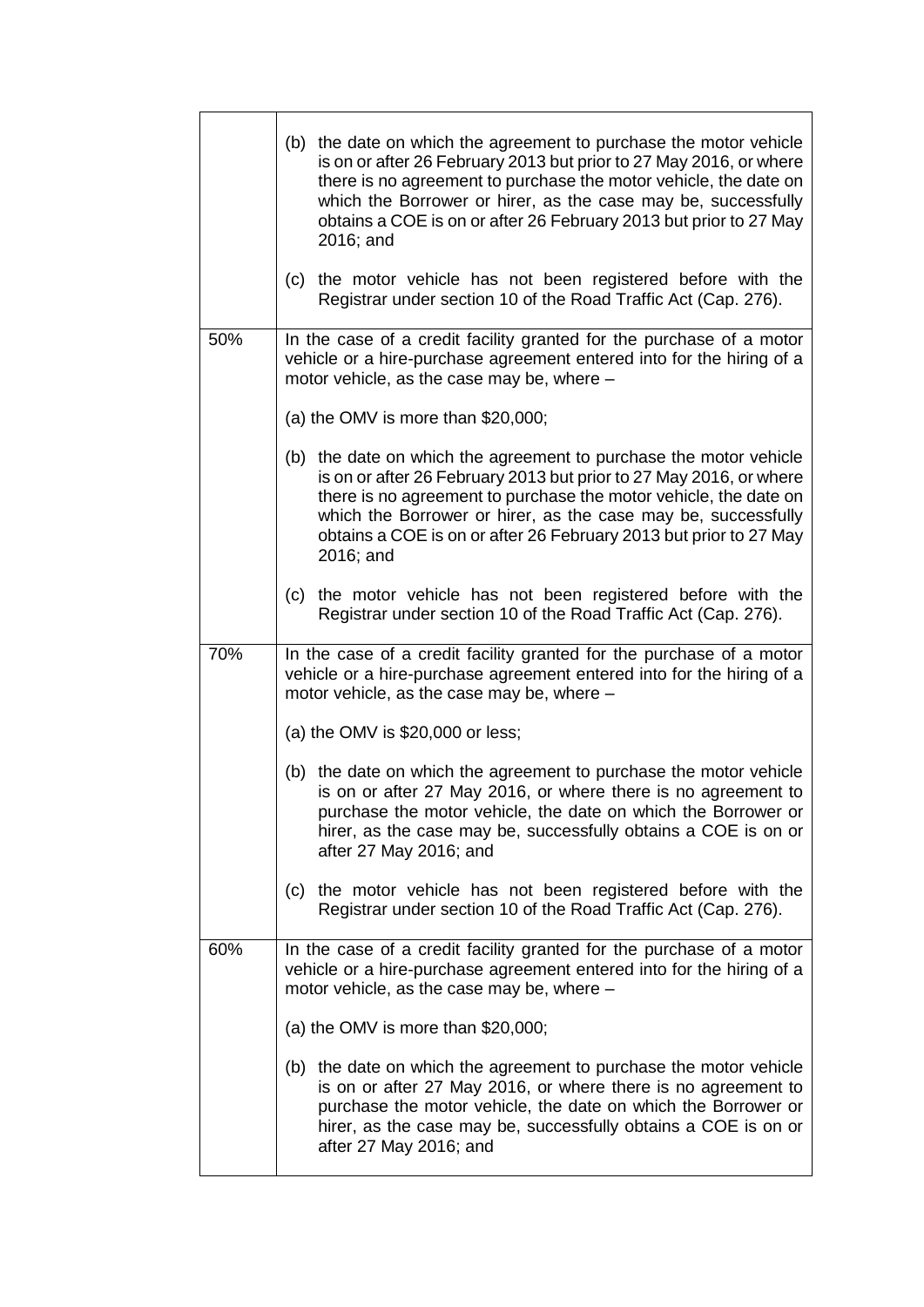| (c) the motor vehicle has not been registered before with the  |  |
|----------------------------------------------------------------|--|
| Registrar under section 10 of the Road Traffic Act (Cap. 276). |  |
|                                                                |  |

| LTV% | Scenario                                                                                                                                                                                      |
|------|-----------------------------------------------------------------------------------------------------------------------------------------------------------------------------------------------|
| 60%  | In the case of a credit facility granted for the purchase of a motor<br>vehicle or a hire-purchase agreement entered into for the hiring of a<br>motor vehicle, as the case may be, where -   |
|      | (a) the value of $\{OMV - [(a - b)/(120 - b)] \times OMV\}$ is \$20,000 or less;                                                                                                              |
|      | (b) the date on which the agreement to purchase the motor vehicle<br>is on or after 26 February 2013 but prior to 27 May 2016; and                                                            |
|      | (c) the motor vehicle has been registered before with the Registrar<br>under section 10 of the Road Traffic Act (Cap. 276),                                                                   |
|      | where $-$                                                                                                                                                                                     |
|      | "a" is the date of the agreement to purchase the motor vehicle minus<br>the date of first registration of the motor vehicle outside Singapore,<br>rounded down to the nearest month; and      |
|      | "b" is the date of first registration of the motor vehicle in Singapore<br>minus the date of first registration of the motor vehicle outside<br>Singapore, rounded down to the nearest month. |
| 50%  | In the case of a credit facility granted for the purchase of a motor<br>vehicle or a hire-purchase agreement entered into for the hiring of a<br>motor vehicle, as the case may be, where -   |
|      | (a) the value of $\{OMV - [(a - b)/(120 - b)] \times OMV\}$ is more than<br>\$20,000;                                                                                                         |
|      | (b) the date on which the agreement to purchase the motor vehicle<br>is on or after 26 February 2013 but prior to 27 May 2016; and                                                            |
|      | (c) the motor vehicle has been registered before with the Registrar<br>under section 10 of the Road Traffic Act (Cap. 276),                                                                   |
|      | where $-$                                                                                                                                                                                     |
|      | "a" is the date of the agreement to purchase the motor vehicle minus<br>the date of first registration of the motor vehicle outside Singapore,<br>rounded down to the nearest month; and      |
|      | "b" is the date of first registration of the motor vehicle in Singapore<br>minus the date of first registration of the motor vehicle outside<br>Singapore, rounded down to the nearest month. |
| 70%  | In the case of a credit facility granted for the purchase of a motor<br>vehicle or a hire-purchase agreement entered into for the hiring of a<br>motor vehicle, as the case may be, where -   |